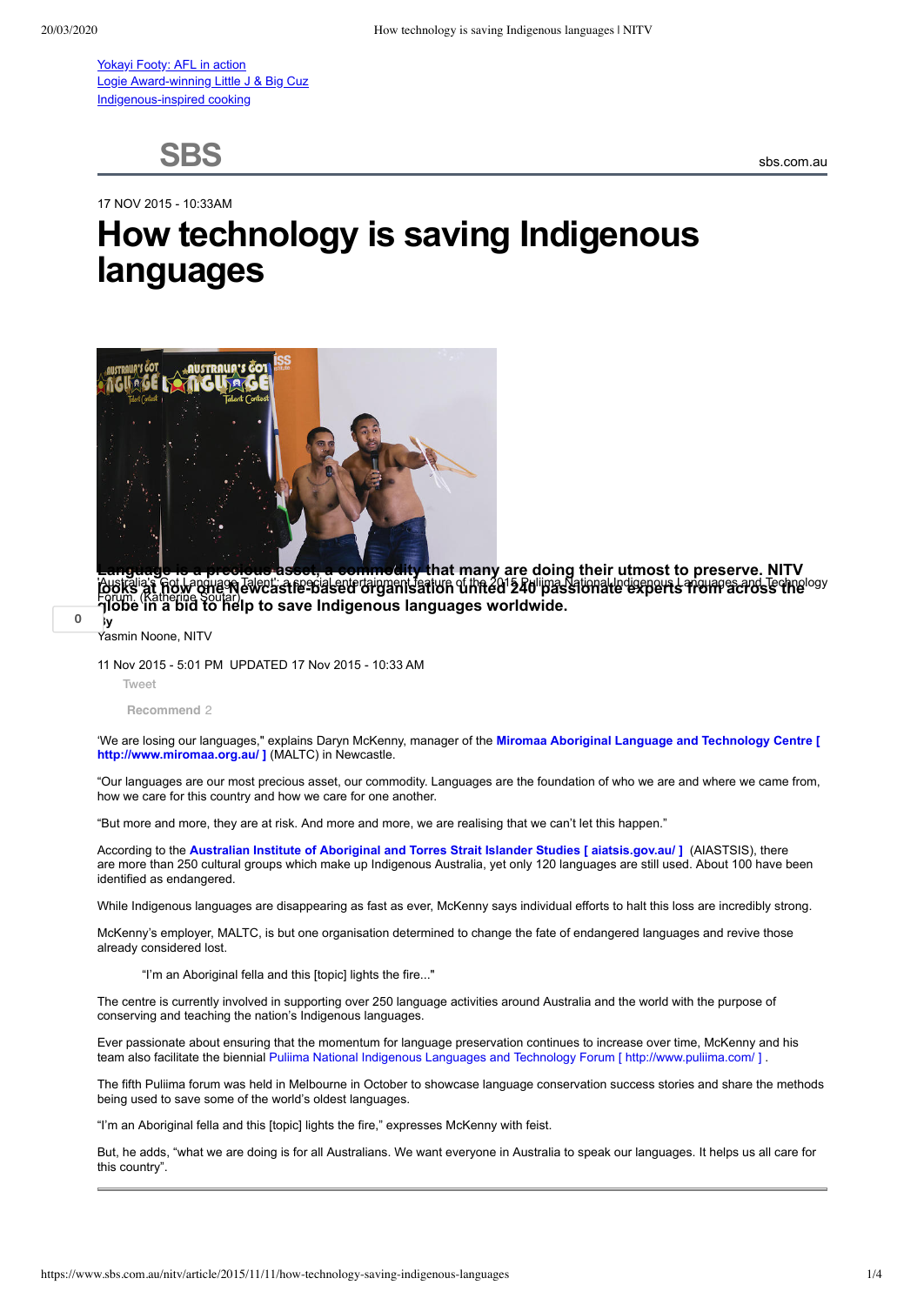

*The conference included a special entertainment feature: the first ever Australia's Got Language Talent Contest, inspired by reality TV, which aimed to showcase deadly Aboriginal Australian talents performing in Aboriginal Language.*

## **Passion meets preservation**

The 2015 Puliima National Indigenous Languages and Technology Forum marked the biggest ever since the event's inception in 2007.

Attracting 240 language experts from over Australia, Torres Strait, New Zealand, the United States and Mexico, forum attendees came together with one aim in mind: to use technology to conserve Indigenous languages.

"This was a conference that went for four days, and from the first moment to last moment where people were leaving it was full of enthusiasm and passion," explains McKenny.

"We were blown away. It was absolutely amazing."



The event proved so popular that around 50 delegates were turned away because capacity was reached.

"Technology is a tool we have up our sleeve to help us capture our knowledge and language, not only to preserve but conserve and disseminate," he says.

Showcasing what can be done in a short space of time with expert support and passion, a group of experiential book creators from [KIWA® New Zealand \[ kiwadigital.com/ \] d](https://www.sbs.com.au/nitv/article/2015/11/11/kiwadigital.com/)esigned and launched a language app live at the event.

"They started creating it on the Monday, finished it on the Tuesday, gave [the work] to the KIWA Digital app team who polished it. They got the app to Apple and launched it in the App store by the Thursday afternoon."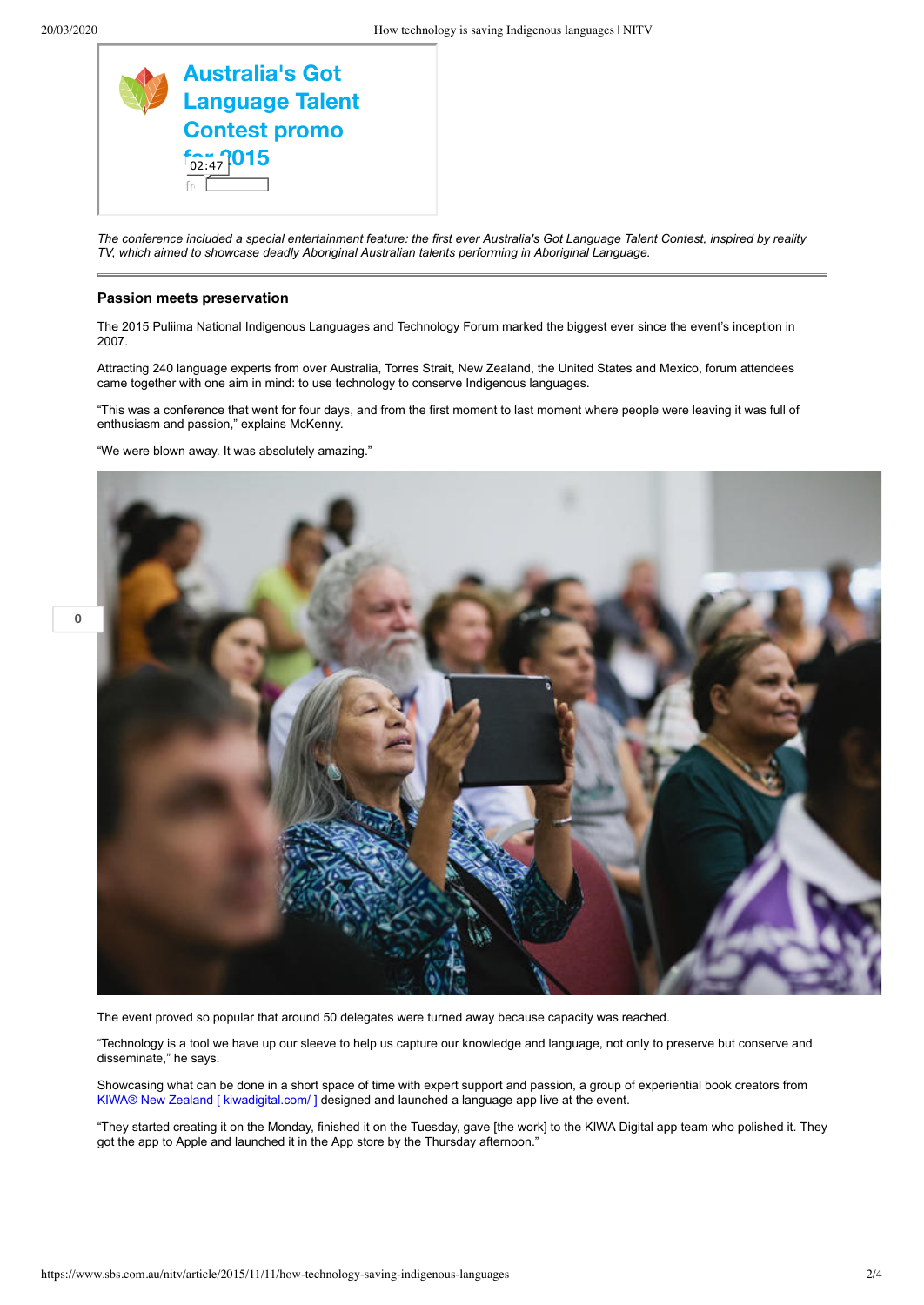

Forum attendees also learned tools for documenting and recording language; methods of documenting and recording best practice using audio recorders and computers; and how to create language dictionaries.

[The palawa kani Language Program team from the Tasmanian Aboriginal Centre \[ http://tacinc.com.au/new-digital-palawa-kani](http://tacinc.com.au/new-digital-palawa-kani-resources/)resources/ ] shared their experience of devising and producing two digital apps with the crowd.

Staff explained how they built the apps into existing and new language activities in Aboriginal Children's Centres, youth programs and community activities.

"Technology is a tool we have up our sleeve to help us capture our knowledge and language, not only to preserve but conserve and disseminate."

Teachers and students from Santa Fe Indian School in New Mexico [ http://www.sfis.k12.nm.us/ ], USA also presented on a learnerdriven intergenerational learning course supporting languages of their Pueblos including Keres, Tewa, Towa, Tiwa, Zuni, Apache and Navajo.

They showcased their students' journey to language competence and reflected on how it is difficult to find language teachers who are certified to teach all of these languages in a school setting.

**0**